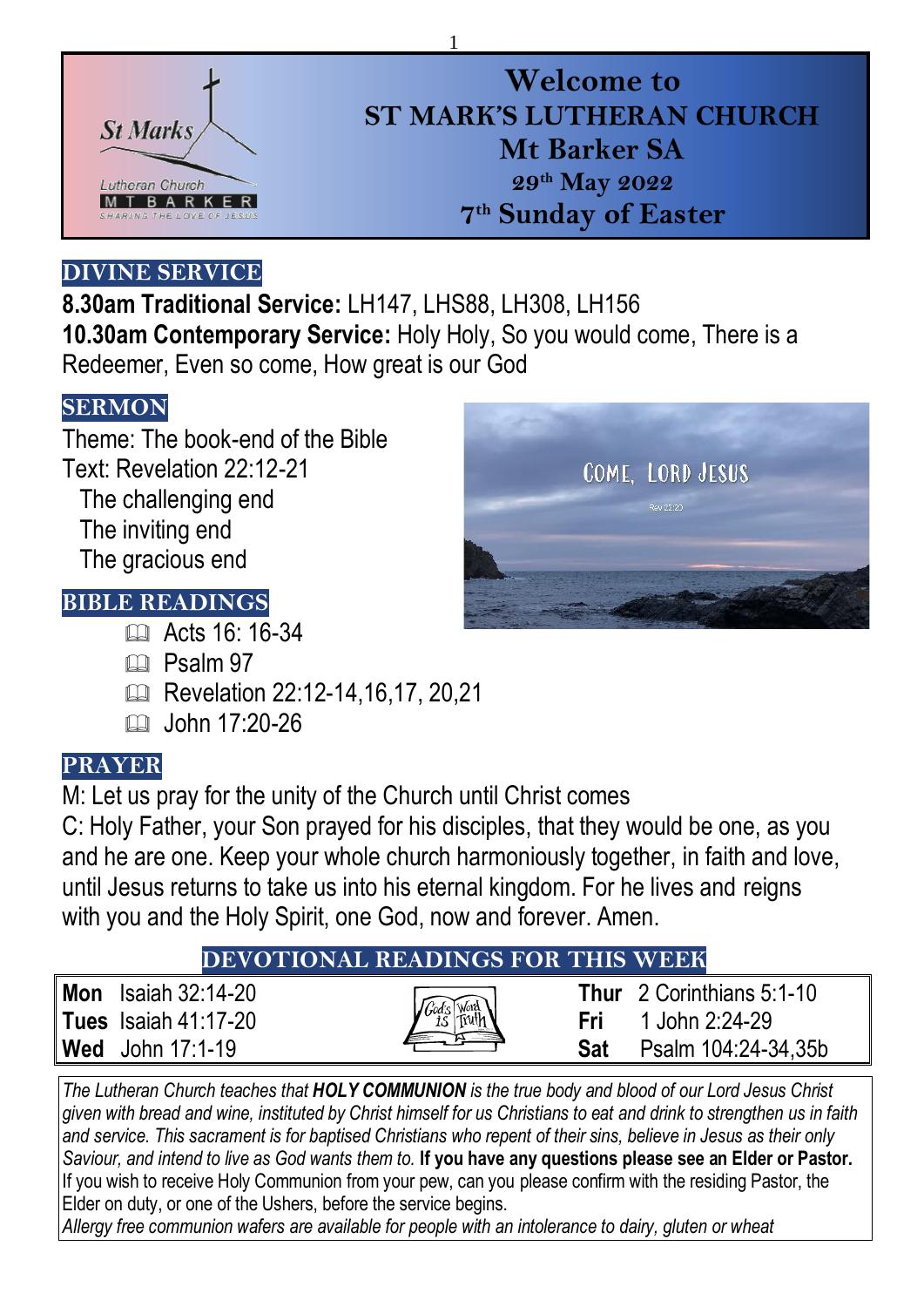#### **PRAYER POINTS**

Hedley & Theary on their wedding this weekend CLW campers, leaders & directors as they plan for the upcoming camp Hilary Moore, undergoing surgery at Flinders All suffering the effects of COVID-19

#### **GENERAL PRAYER POINTS**

- ❖ **St Mark's School:** Rachel Mackenzie, Janine Messenger, Karen Moseley
- ❖ **People in Civil Authority:** Local State MP Heysen, Josh Teague
- ❖ **Our Lutheran Leaders:** LCA/NZ Bishop Paul Smith
- ❖ **Our Lutheran Zone:** Peace Lutheran, Salem
- ❖ **Our Local Churches:** Emmanuel Community Church

## **THIS WEEK'S BIRTHDAYS**

29th *31st May ~ Mitchell Hein th May ~ Pauline Paech th May ~ Paige Klenig st June ~ Annette Cavies nd June ~ John Freeman th June ~ Stan Wurst, Ken Herbig, Indiana Smith If you would like a special birthday or anniversary acknowledged in the bulletin, contact the office the week prior*

## **CLW SUPPORT**

Lauren and Zac, the Directors of CLW for 2022 will deliver a presentation about the CLW camp following each service today. There will be a retiring offering following the services to support the upcoming Christian Life Week camp in July. There are also have slips available on Sunday if people with to take one. Account name: LCA SA-NT District Inc, BSB 704 942, Account 10000 7244, Reference: Hills CLW Donations

#### **GUEST LITURGIST**

This Sunday we have a special guest liturgist at our first service. We welcome Pastor Simon Cooper who will lead us through the sung sections of 'The Service - Alternative Form' (p. 58). Thanks Simon for enriching our worship in this way.

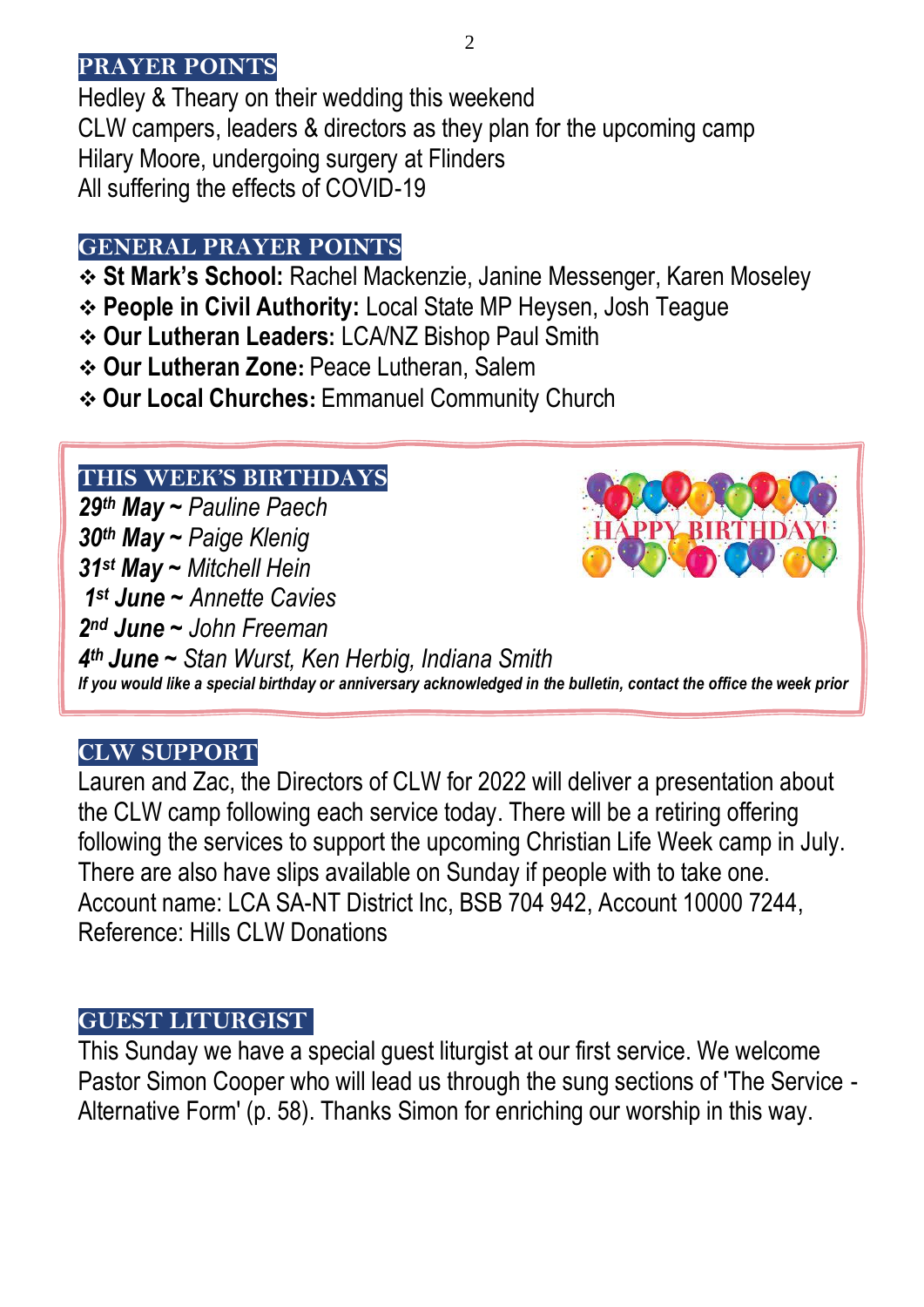#### **CONGRATULATIONS**

Congratulations to Hedley Vogt and Theary San, married at St Mark's this weekend. Our thoughts and prayers are with you as you begin married life together, and your children Jessica, Ashley and Nisa at this special time.

#### l **PENTECOST**

Today is the last Sunday of the Easter season and next Sunday June 5th is Pentecost Sunday. You may like to consider wearing something red to worship to mark this special festival of the church, that celebrates the gift of the Holy Spirit to God's people.

## **MIDWEEK SERVICE** 1st June

We have our monthly midweek service this Wednesday at 11am. Pastor Ben will be away on a school camp but Pastor Greg Lockwood has kindly offered to lead our service. Please join us for worship and a fellowship lunch to follow.

## **DISTRICT SYNOD POPULAR REPORT**

These have been prepared by the district office and distributed in pigeon holes this week. If you have any questions about the report please speak to one of our congregational delegates, James Zeirsch, Emma Graetz and Greg Lockwood. We thank them for their attendance and involvement in the synod.

## <code>JAFFA</code> is BACK!  $5^{\text{th}}$  June

We are excited to welcome children in Years 4 – 6 to our first JAFFA event for 2022! Join us on Sunday June 5, 1:30 – 3:30pm in St Mark's Church Link for Big Team Games! Cost



\$3.00. To RSVP by June 3 or for any questions contact Emma Graetz on 0418 898 430 or [emmagraetz@gmail.com.](about:blank) Looking forward to seeing you there!

## **WOMEN'S FELLOWSHIP 50th ANNIVERSAY**

Last Tuesday the women celebrated the 50<sup>th</sup> anniversary of this group with presentations, displays, hymn singing and cake. Colin Schultz gave an animated power point presentation on past members while Ps Neville Kriewaldt, Jenny Girdham and others shared their memories. This wooden plaque was created to commemorate the event.

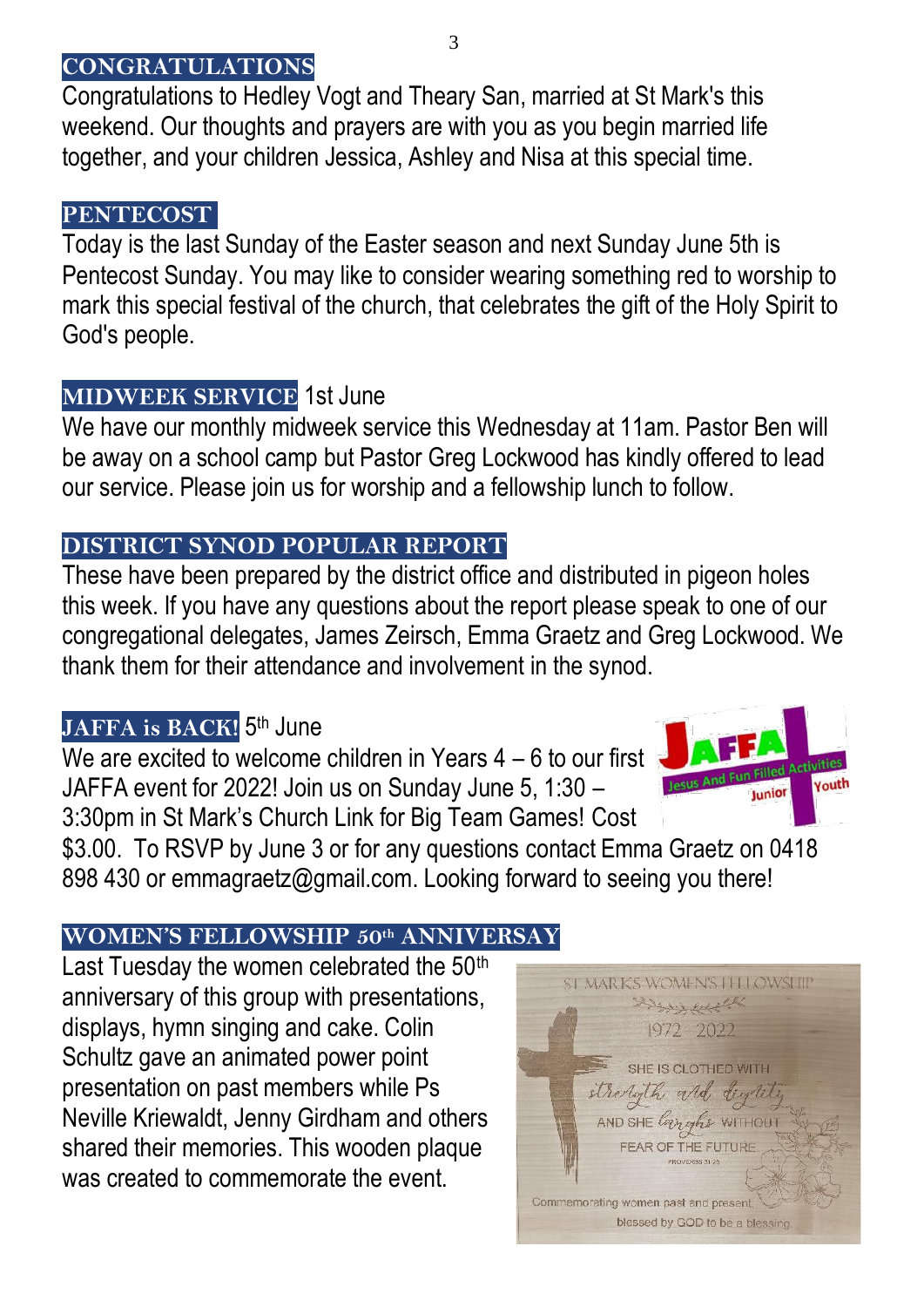## **COOK FOR UKRAINE** 26th & 27th June



St Mark's will be running a #Cook for Ukraine fundraising dinner and we would love for as many people as possible to be involved. In order to minimise Covid risk the format will be a "Guess who's coming to Dinner" event where you can choose to be either host or guest and guests will be randomly assigned a dinner to attend. We ask that you donate the amount you would have paid to go out to dinner to UNICEF Ukraine appeal. Fellowship opportunities have been pretty scarce over the last few years and this will be a great way to get to know more people from our church family while supporting Ukraine. See the flyer for more details.

4

#### **KIDS HOPE**

As the Coordinator of this program, I am seeking interest from any members who may be interested in taking part in this mentor program. As a mentor, you visit one child for one hour each week of term at the St Mark's School.



Comprehensive training is provided. Any questions please see Jane Hill, I would love to talk to you about the difference you could make in the life of a child.

#### **SUPPORT NEEDED**

The *Education, Service and Nurture Committee* is in great need of at least one more member. With one member less than required by our church constitution, this committee is urgently looking for a willing servant to join, in the support of our congregation. If you feel led to serve in this way, please contact Emma Graetz as soon as possible. Thank you.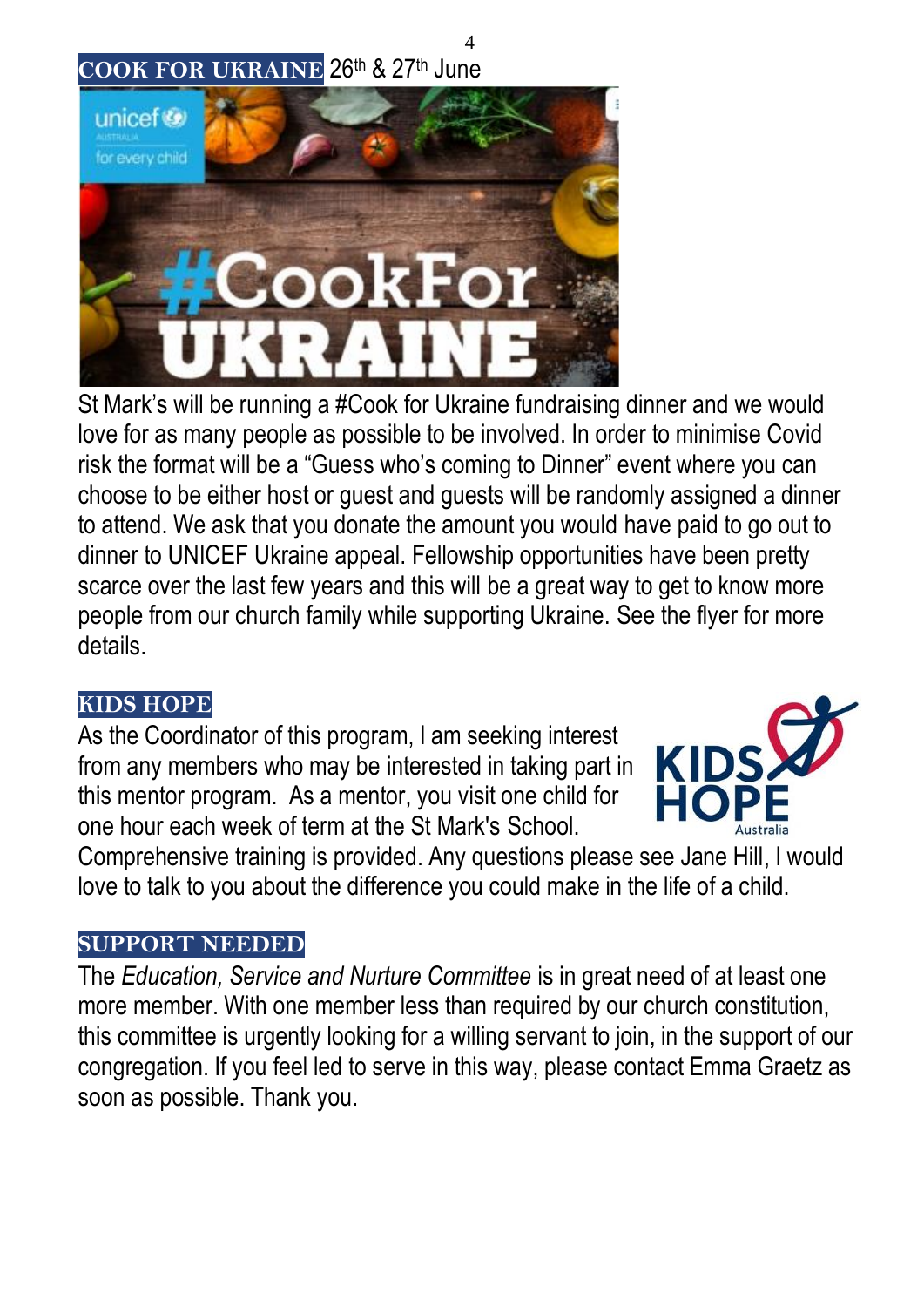#### 5 **BOTTLES & CANS for REDEVELOPMENT FUND**

Just a reminder to keep all recyclable cans, bottles, flavoured milk containers, juice cartons and even Yokult plastic bottles anything with a 10c refund! – and deposit them (preferably rinsed and without lids) in the marked wheelie bin behind the

church. This is a fundraising activity to which everyone can contribute and I'm reminded of the parable of the mustard seed where Jesus speaks of small things growing to be bigger than ever expected. Thank you to everyone who has diligently filled the bin and please keep it up! Thank you and God bless, Vicki **McNeil** 

## **Adelaide Hills CLW 2022**

Christian Life Week registrations now open! Young people, in Years 7-12, of all backgrounds are welcome, from regular worshipping members (of any denomination) to those who have never set foot in a church before.

**Camp Details** Date: 11-15 July 2022 Venue: Unity College, Murray Bridge 2022 fees: \$200 Early Bird; \$220 Regular; \$20 First Time Camper (thanks to the support of the LLL, we offer young people the opportunity to attend their first Blueprint Ministries camp for free, apart from a \$20 admin fee. Contact Blueprint Ministries [admin@blueprintministries.org.au](mailto:admin@blueprintministries.org.au) or 8267 5211 for more information). This is a great opportunity for you to bring along a friend to their first CLW camp! Registrations close 26 July. For more information or to register, head to <https://www.blueprintministries.org.au/camps/hills-clw/>

If you or your family require financial assistance to be able to attend CLW, please see Emma Graetz

In May Lutheran Care are seeking donations of: Tinned Spaghetti, Sugar, Toothbrushes, Shampoo, Conditioner, Individual soap Due to health and safety concerns all donations must be sealed and in original packaging





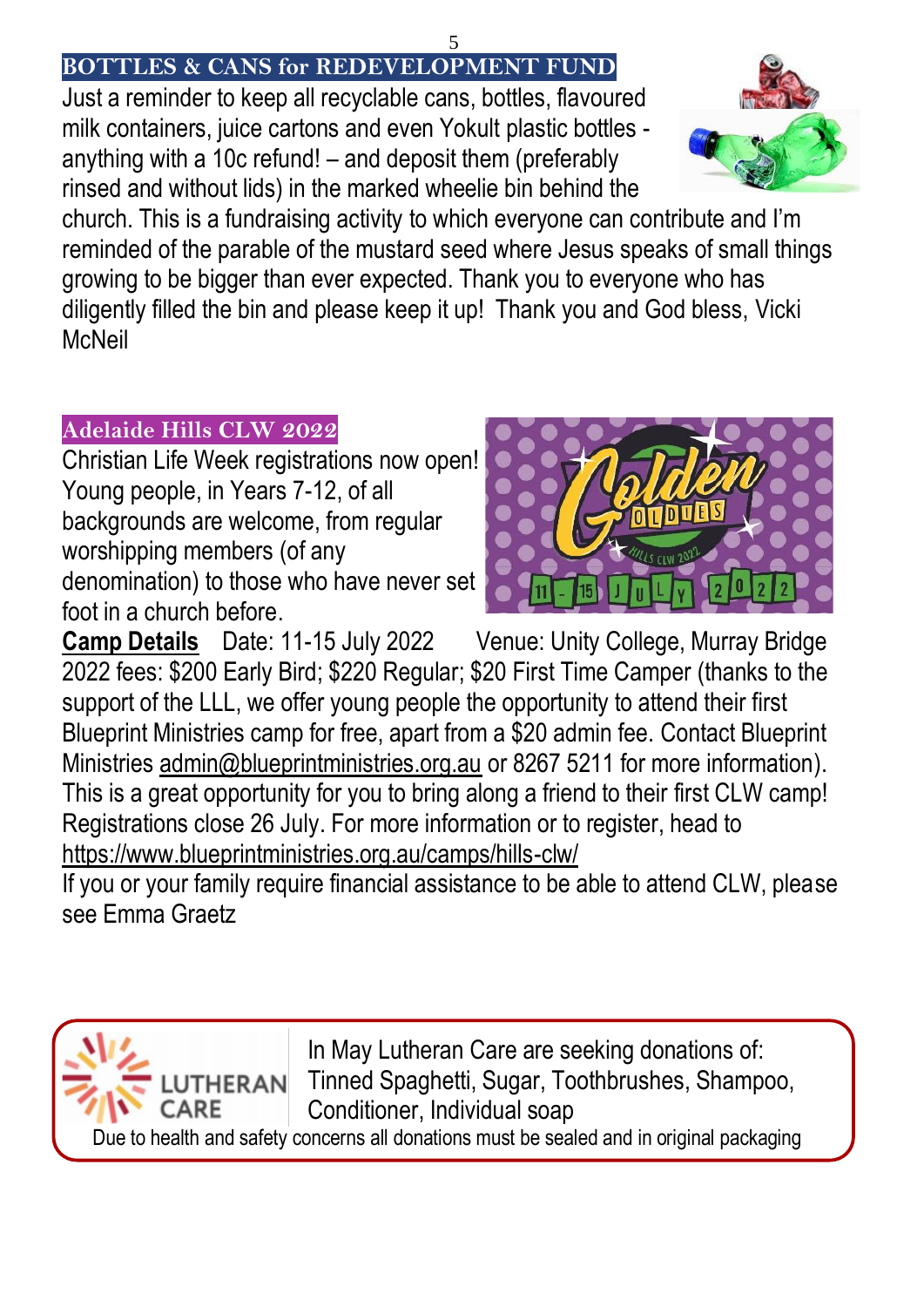# **COVID UPDATE**

Church Council continue to monitor our COVID related practices. The decision has been made to return to having Morning Tea between services in the Link, Bibles in the pews and the practice of passing around the offering bowl. Please continue to make use of hand sanitiser as you enter the buildings, monitor for symptoms, and stay home if you are unwell.

The Church Council continues to encourage those who would like to wear a mask to do so. We also encourage all who attend St Mark's to be considerate of others who may choose to adopt or refrain from different practices out of caution and personal circumstances. We continue to have members isolating due to COVID, which continues to be a prayer point.

The majority of the reserved seating signs have been removed in the church, as density limits no longer apply. The pulpit side is available for those who would prefer more space. Please continue to fill up from the front. We have now resumed the practice of Communing at the altar rail and leaving from the front at the end of worship.

Covid Marshals are also no longer required, but our Elders will continue to help us ensure COVID safe practices are followed. Thank you for adhering to these guidelines. We are grateful for this further easing of restrictions.

## **CONTACT INFORMATION**

#### **St Mark's Church Office:** 8391 1695

**Email**[: stmarks@stmarksmtbarker.org.au](mailto:stmarks@stmarksmtbarker.org.au) **Web site:** stmarksmtbarker.org.au **Church Premises:** 35 Hampden Rd, Mt Barker **POSTAL ADDRESS:** PO Box 836, Mt Barker 5251

**Pastor:** Ben Pfeiffer **Mobile:** 0402 825 173 **Email:** [pfeiffer241@gmail.com](mailto:pfeiffer241@gmail.com) **Office Administrator:** Janice Cecil **Email:** [janice@stmarksmtbarker.org.au](mailto:janice@stmarksmtbarker.org.au) **Worship Coordinator:** Sharon Heyne **Email:** [sharon@stmarksmtbarker.org.au](mailto:sharon@stmarksmtbarker.org.au) **Church Facility bookings:** 8391 1695 **Email:** hiring@stmarksmtbarker.org.au

#### **Elders**

Ben Footner 0404 490 601 Symon Gogel 0432 989 958 Craig Kupke 0429 150 667 David Lockwood 0427 911 477 Mark Tohl 0414 723 257 Kym van de Meulengraaf 0425 256 874 **Congregation Chair** Ian Pfeiffer 0413 336 221



**St Mark's School:** 37 Hampden Rd, Mt Barker **Phone**: 8391 0444 **Email:** [contact@stmarks.sa.edu.au](mailto:contact@stmarks.sa.edu.au) **Web site:** [stmarks.sa.edu.au](http://www.stmarks.sa.edu.au/) Weekly Newsletters available from the website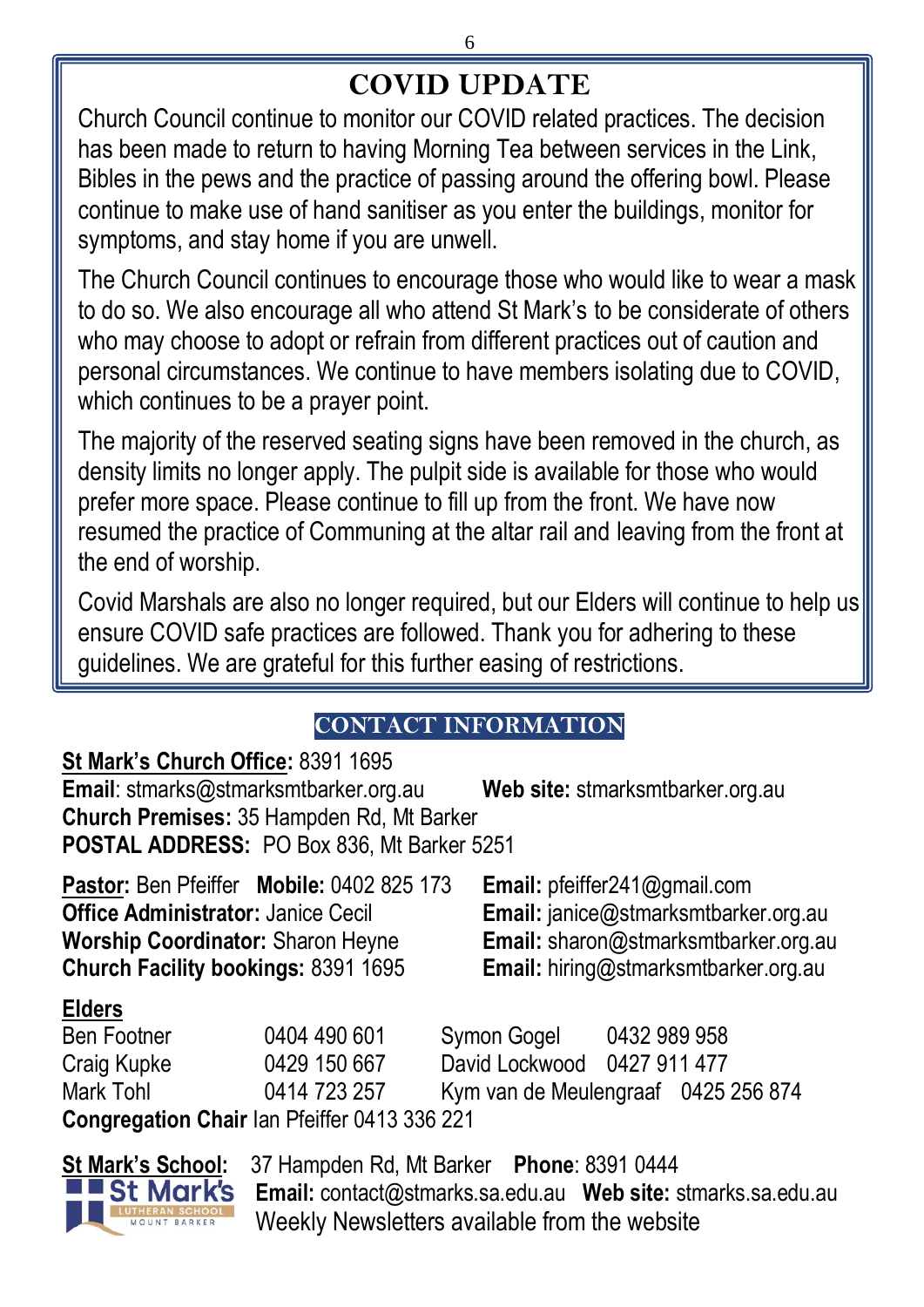| <b>ROSTERS</b>       | <b>May 29</b>             | June 5                | June 12                |
|----------------------|---------------------------|-----------------------|------------------------|
| <b>Sunday</b>        | Easter 7                  | <b>PENTECOST</b>      | <b>Trinity Sunday</b>  |
| 1st Reading          | Acts 16:16-34             | Genesis 11:1-9        | Proverbs 8:1-4,22-31   |
| Ps /Canticle         | Psalm 97                  | Ps 104:24-34.35b      | Psalm 8                |
| 2nd Reading          | Rev 22:12-14,16,17, 20,21 | Romans 8:14-17        | Romans 5:1-5           |
| Gospel               | John 17:20-26             | John 14:8-17          | John 16:12-15          |
| 1st SERVICE          | 8.30am                    | 8.30am HC             | 8.30am                 |
| Elder/Pastr Ast      | Mark Tohl                 | David Kuchel          | Symon Gogel            |
| <b>Ushers</b>        | R & J Paech               | K & J Brinkmann       | S Moore & P Andrejic   |
| <b>Greeters</b>      | J Hill & D Herbig         | K & M Mills           | W Anderson & A Francis |
| Reading 1 & 2        | Margrit Friebel           | Jo-Anne Schutz        | P Andrejic             |
| <b>Music</b>         | <b>Trevor Wegener</b>     | Lisa Grieger          | Lisa Grieger           |
| Sound                | Simon Milburn             | Simon Milburn         | Simon Milburn          |
| Computer             | Jenny Girdham             | Judith Paech          | Judith Paech           |
| 2nd SERVICE          | 10.30am                   | 10.30am               | 10.30am HC             |
| Elder/Pastr Ast      | David Lockwood            | Kym van de M          | Craig Kupke            |
| <b>Ushers</b>        | J & S Heyne               | N & G Hein            | K & W Przibilla        |
| <b>Greeters</b>      | S & J O'Higgins           | N Heinrich, S Heyne   | R & B Kowald           |
| Reading 1 & 2        | Lockwood Family           | Vicki McNeil          | Holly Paech            |
| <b>Music</b>         | Sue Kupke                 | David Heyne           | Casey Work             |
| Sound                | Dale Cavies               | Andre Kleinig         | Steve Crowder          |
| Computer             | Debbie Z                  | Ryan & Eli            | Vicki McNeil           |
| <b>Clean/Flowers</b> | Hodgson, L Schultz        | E Stevenson, S Heyne  | A Cavies, J Page       |
| <b>Vacuuming</b>     | will do vacuuming         | will do vacuuming     | will do vacuuming      |
| <b>Morning tea</b>   | L Schultz, A Strauss      | M Friebel, Ali Schulz | C Lockwood, Erica S    |
| <b>Visiting</b>      | Jane Hill & friends       | G & C Lockwood        | G & C Lockwood         |

**WORSHIP ATTENDANCE and OFFERING INFORMATION**

**Attendance** 22<sup>nd</sup> May: 8.30am: 94 **Church Giving** (Plate, REG, Redevelopment)

Plate: 22<sup>nd</sup> May: Gen \$ 1674.75<br>Required Monthly \$22,466 Total (

Total Giving for April was \$19,462

Balance owing Redevelopment loan as at 31/12/21 is \$448,331. We borrowed \$800,000.

**REG (Regular Electronic Giving)** members who choose to give electronically can do so

through the Lutheran Laypeople's League weekly, monthly or as you prefer.

Forms are available in the 'REG' pigeon hole or online at [www.lll.org.au.](http://www.lll.org.au/)

St Mark's details: BSB 704942 Account no. 100406459

If you wish to pay off the principal of our loan directly please use these details:

Account Name: St Mark's Lutheran Church, Church Re-Development BSB 704942 Account 100909094